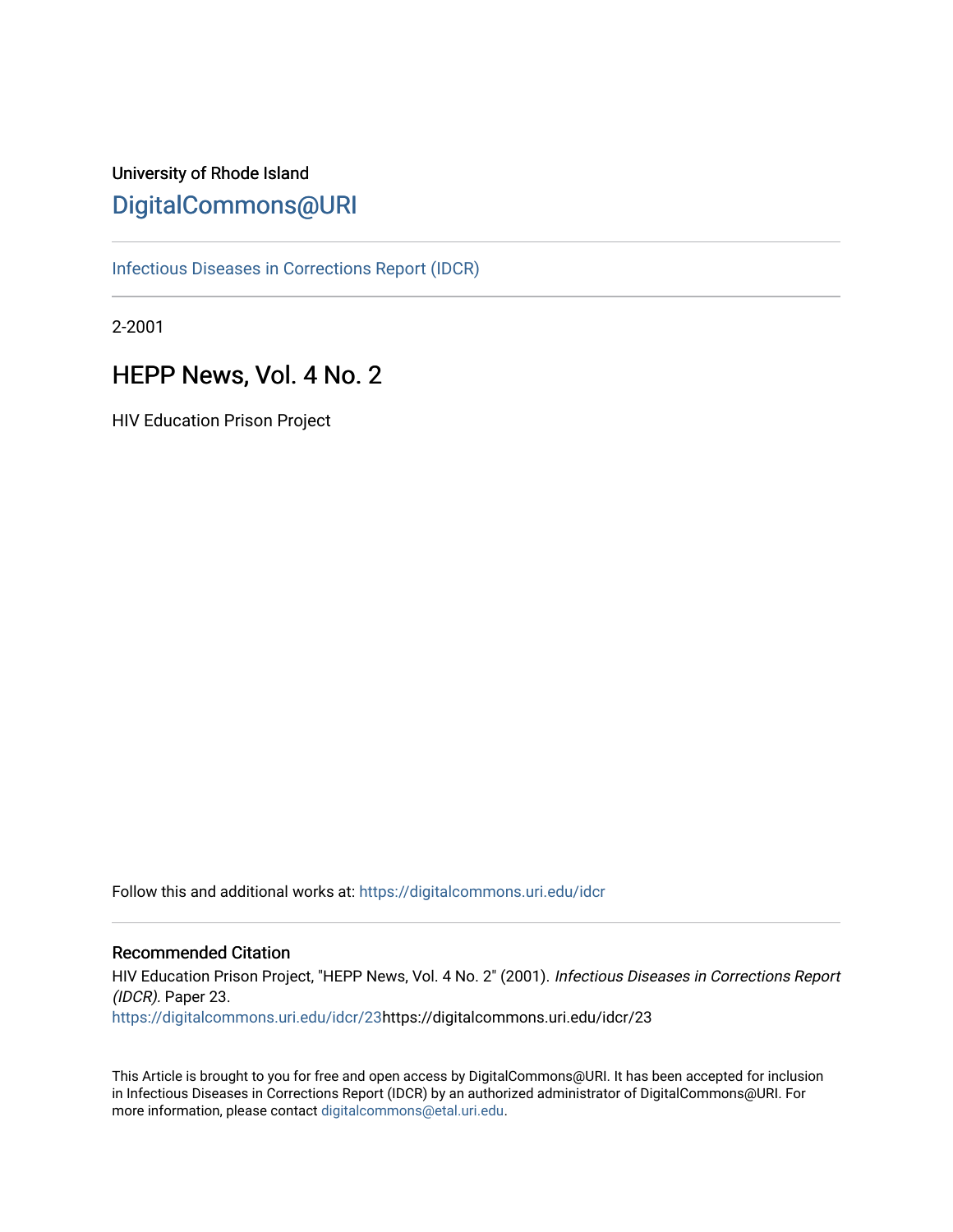

Sponsored by the Brown Medical School Office of Continuing Medical Education and the Brown University AIDS Program.

### **ABOUT HEPP**

*HEPP News, a forum for correctional problem solving, targets correctional administrators and HIV/AIDS care providers including physicians, nurses, outreach workers, and case managers. Published monthly and distributed by fax, HEPP News provides up-to-the-moment information on HIV treatment, efficient approaches to administering HIV treatment in the correctional environment, national and international news related to HIV in prisons and jails, and changes in correctional care that impact HIV treatment. Continuing Medical Education credits are provided by the Brown University Office of Continuing Medical Education to physicians who accurately respond to the questions on the last page of the newsletter.* 

### **EDITORS Anne S. De Groot, M.D.** *Director, TB/HIV Research Lab,*

*Brown Medical School*

**Frederick L. Altice, M.D.** *Director, HIV in Prisons Program, Yale University AIDS Program*

**Joseph Bick, M.D.** *Director, HIV Treatment Services, California Medical Facility, California Department of Corrections*

**Faculty Disclosure**  In accordance with the Accreditation Council for Continuing Medical Education Standards for Commercial Support, the faculty for this activity have been asked to complete Conflict of Interest Disclosure forms. Disclosures are listed at the end of articles. All of the individual medications discussed in this newsletter are approved for treatment of HIV unless otherwise indicated. For the treatment of HIV infection, many physicians opt to use combination antiretroviral therapy which is not addressed by the FDA.

*HEPP News is grateful for the support of Abbott Laboratories, Agouron Pharmaceuticals, Boehringer-Ingelheim/ Roxane Laboratories, Dupont, Merck & Co. and Roche Pharmaceuticals through unrestricted educational grants.*

## **Treatment Update for Correctional HIV providers: News from Chicago**

**Anne S. De Groot, M.D.\*,** *Brown Medical School, Editor, HEPP News*

HIV experts unanimously agreed on three aspects of HIV management during the 8th national Conference on Retroviruses and Opportunistic Infections (8th CROI), held in Chicago during Feb 3-5 of this year. The three points of agreement were: promoting voluntary testing, improving access to care, and the need for new approaches to eradicating latent HIV after initiating treatment with HAART.

This article reviews presentations at the conference that were relevant to the management of HIV in corrections, including (1) viral eradication; (2) new aspects of the HHS guidelines for HIV management including management of drug resistance and the application of genotyping in clinical practice, (3) new drugs in the HIV treatment pipeline, and (4) structured treatment interruption.

### **Viral Eradication: The Elusive Holy Grail?**

Bob Siliciano of Johns Hopkins University reviewed the status of HIV eradication in the Monday opening plenary. It is well known that Highly Active Antiretroviral Therapy (HAART) effectively interrupts replication of the virus in activated T cells in the blood, reducing viral loads but not completely eradicating the virus. The identity of the reservoir of latent virus has been debated. Dr. Silicano focused his talk on the population of memory T cells that harbor latent virus in a form that is directly integrated into the T cell DNA. When these cells divide, as they do at a low rate approximately every 6 months, the viral genes are transferred to daughter T memory cells. Current antiretroviral medications do not have any impact on the perpetuation of this viral reservoir, due to their action on viral proteins (not host and viral gene replication). Thus, no amount of HAART will ever eradicate the virus from the T memory cell reservoir. Newer treatments that attack integrated viral DNA are needed if viral eradication is to be achieved.

There was one bright note in this discussion: new evidence from Dr. Silicano's laboratory appears to confirm that effective HAART can reduce viral replication to zero. Patients with a history of having been adherent to HAART over several years continued to harbor virus that was resistant to previously used drugs, but no new mutations occurred. This data suggests that fully suppressive treatment of HIV creates a viral reservoir that remains "frozen in time", with no genetic evidence for new cycles of virus replication.1

*New evidence appears to confirm that effective HAART can reduce viral replication to zero.*

This finding was relevant in the context of other discussions about drug toxicities and management of patients with HAART at the conference. Several speakers discussed the concept of "substitution" - substituting triple NRTI or NRTI + NNRTI regimens for the more potent NRTI + PI regimen when patients achieve non-detectable viral loads.2 This observation leads to the next most obvious study: what would be the impact of attacking HIV with highly active drugs (three and four drug regimens including PIs), reducing the replication to zero, and then substituting a new, more tolerable, regimen? This concept was not addressed at the 8th CROI, but studies are sure to follow.

### **The New Guidelines: Use**

**Tools and Consult Experts** Updated US HHS guidelines<sup>3</sup> were made available on the web during the CROI conference; they are now available at: http://www.hivatis.org. A yellow-shaded version of the guidelines is also available at this site, highlighting changes from the last document. The most important change in the guide-

*Continued on page 2*

| WHAT'S | <b>INSIDE</b> |
|--------|---------------|
|        |               |
|        |               |
|        |               |
|        |               |

Brown Medical School | Providence, RI 02906 | 401.863.2180 | fax: 401.863.1243 | www.hivcorrections.org *If you have any problems with this fax transmission please call 800.748.4336 or e-mail us at HEPP@corrections.net*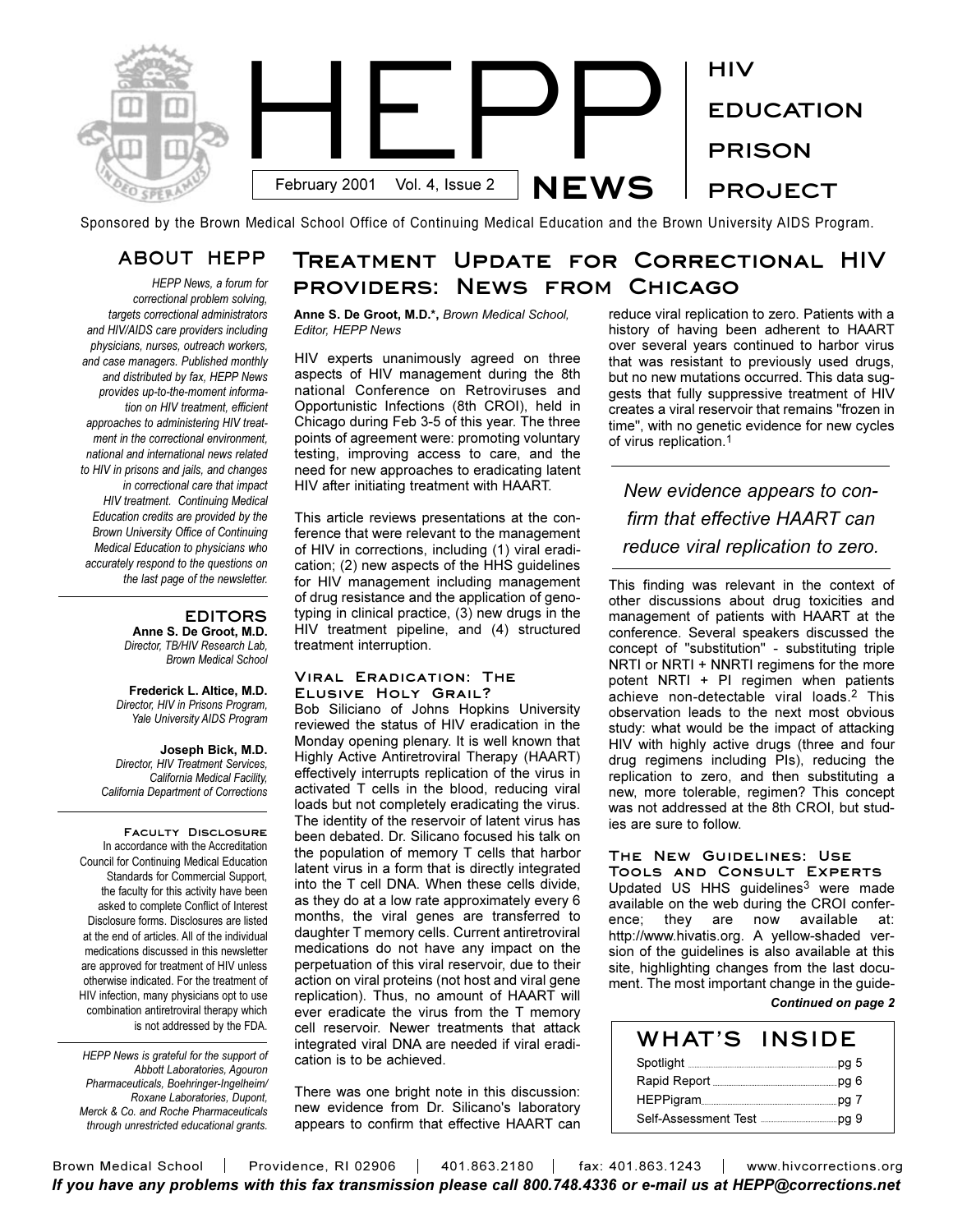### **Treatment Update...** *(continued from page 1)*

lines is to delay the initiation of HIV treatment until absolute CD4 T cell counts are 350 or lower and/or HIV RNA viral loads are 55,000 or higher (Refer to HEPPigram Table 2 page 8 ). Some experts disagreed with this decision, which appears to deemphasize well-known data on the risk of progression to AIDS at higher viral loads (see Table 1). Treatment should be initiated by an HIV treatment expert who takes into consideration the 'willingness' of the individual to begin therapy, the degree of existing immunodeficiency as determined the CD4 T cell count, the risk of disease progression as determined by the CD4 T cell count and the plasma viral RNA, the potential benefits and risks of therapy, and the likelihood of adherence.

Clinical experts at the CROI meeting cautioned against oversimplification in the rush to delay treatment. Three key components of the guidelines deserve emphasis here: (1) treatment should not be terminated in patients who have already begun treatment based on guidelines distributed prior to this year; (2) careful monitoring of CD4 T cell count and viral load are critical components of HIV treatment and most experts would advise checking these parameters at least every three months because patients often experience sudden declines; (3) use of experts to prescribe and adjust HIV treatment is increasingly important.

### **CD4 T Cell Count and Viral Load: Tools for HIV Management**

The CD4 T cell count (CD4) and the viral load (VL) are the two most important tools in the HIV specialist's armamentarium. RNA-PCR (Roche) is the only FDA approved viral load monitoring tool. These two lab tests provide information on the HIV stage of disease and the likelihood of progression. As can be seen from Table 1, the chance of progressing to AIDS at a CD4 of 350 and VL of 50,000 is 36.4% after three years. Both the CD4 T cell count and the VL should be measured (at least twice, to establish a firm baseline) prior to initiating therapy; the VL should be repeated between two to eight weeks after initiation of therapy so as to establish the rate of decline in response to therapy. There should be a one-log decrease in VL at this point to indicate response to therapy (this emphasis is new). At eight weeks, if the VL is detectable (defined using the ultrasensitive assay as a VL less than 50 copies per ml), adherence should be checked, and the need to intensify or change therapy should be considered.

VL and CD4 are also used to monitor the success of therapy; these tests should be repeated every three to four months.

### **Table 1. Risk of Progression to AIDS Defining Illness in Treatment Naïve Patients\***

| IN PATIENTS WITH CD4 201-350 AND<br>PLASMA VIRAL LOAD (copies/ml) OF: |         | % AIDS (AIDS-defining complication) |
|-----------------------------------------------------------------------|---------|-------------------------------------|
| <b>RT-PCR</b>                                                         | 3 Years | 6 Years                             |
| 1501-7000                                                             |         | 20                                  |
| 7001-20.000                                                           | 6.9     | 44.4                                |
| 20,001-55,000                                                         | 36.4    | 72.2                                |
| > 55.000                                                              | 64.4    | 89.3                                |

*\*Data from the Multi-Center AIDS Cohort Study (MACS), adapted from Mellors JW, Rinaldo CR, Gupta P, et al. Prognosis in HIV-1 Infection predicted by the quantity of virus in plasma. Science. 1996; 272:1167-1170, for inclusion in US Dept of Health and Human Services. Guidelines for the use of antiretroviral agents in HIV-infected adults and adolescents. Washington, DC: US Dept of Health and Human Services; February 2001. P37. Online at http://www.hivatis.org.*

### **Table 2. Test Plasma HIV RNA When the Following Clinical Indications are Present:**

- Syndrome consistent with acute HIV infection
- Initial evaluation of newly diagnosed HIV infection
- Every 3-4 months in patients not on therapy
- $=$  2-8 weeks after initiation of antiretroviral therapy
- $\blacksquare$  3-4 months after start of therapy
- Every 3-4 months in patients on therapy
- Gignificant decline in  $CD4+T$  cells

Successful therapy is indicated by VL less than 50 (note the new emphasis on ultrasensitive viral load testing). A VL increase of three-fold or one log and CD4 T cell decline in absolute numbers more than 30% percent (or more than 3% change in CD4 T cell percentage) should be confirmed, adherence ascertained, and a change of therapy should be considered (see HEPPigram page 7).

### **Drug-Resistant Viruses Fuel Need for HIV Drug Sequencing**

Viral resistance testing (either genotyping or phenotyping) is a new recommendation included the HHS guidelines this year (see Table 2). Genotyping detects mutations in the virus that are linked to changes in drug sensitivity. Genotyping is more rapid than phenotyping, but phenotyping is more precise (some mutations are more or less relevant in vivo). There was no recommendation to use one over the other. Furthermore, expert advice on the interpretation of genotyping results, and a careful history of prior ART exposure are both recommended. In view of reports at the CROI that up to 26% of patients who are recently diagnosed harbor resistant virus, genotyping prior to initiation of therapy may become commonplace, particularly in cases where the patient may have been exposed to a heavily pretreated patient. The value of baseline genotyping in chronically infected treatment naïve patients is less clear, as resistant strains tend to fall to undetectable levels in untreated patients. Interested clinicians should read the HHS guidelines carefully or review the HEPP News on resistance testing (online at http://www.hivcorrections.org/archives/ sept00). In short, resistance mutations

can be archived and the patient's history of prior exposure to ART, their current ART regimen, and cross-resistance within classes may have an influence on the outcome and interpretation of resistance tests.

### **Acute HIV Infection**

Between 10 and 50% of patients with acute HIV infection present to clinicians with symptoms. Less than 20% of these individuals are correctly identified as having acute HIV. Data presented by Bruce Walker (see STI section, page 4) suggests that early treatment may lower the "setpoint" of HIV infection, possibly prolonging life and potentially permitting the patient to stop therapy. The duration of therapy of acute HIV infection is completely unknown at this time. Expert consultation should be obtained.

### **New approaches and Reevaluations of existing approaches**

Results from 144 weeks of the DPC 006 and DMP 006 studies were presented, showing that the mean time to failure on dual NRTI and NNRTI regimens will be about 6 years. These results supported the inclusion of efavirenz (Sustiva) in the list of "first line" treatments in the new HHS guidelines. Results of studies using Lopinavir/Ritonavir (Kaletra) as initial therapy were also presented at the CROI, showing excellent responses. Ritonavirboosted PI treatments Lopinavir/Ritonavir and Indinavir/Ritonavir were two new additions to the "recommended therapy" list this year (see HEPPigram Table 1, page 7).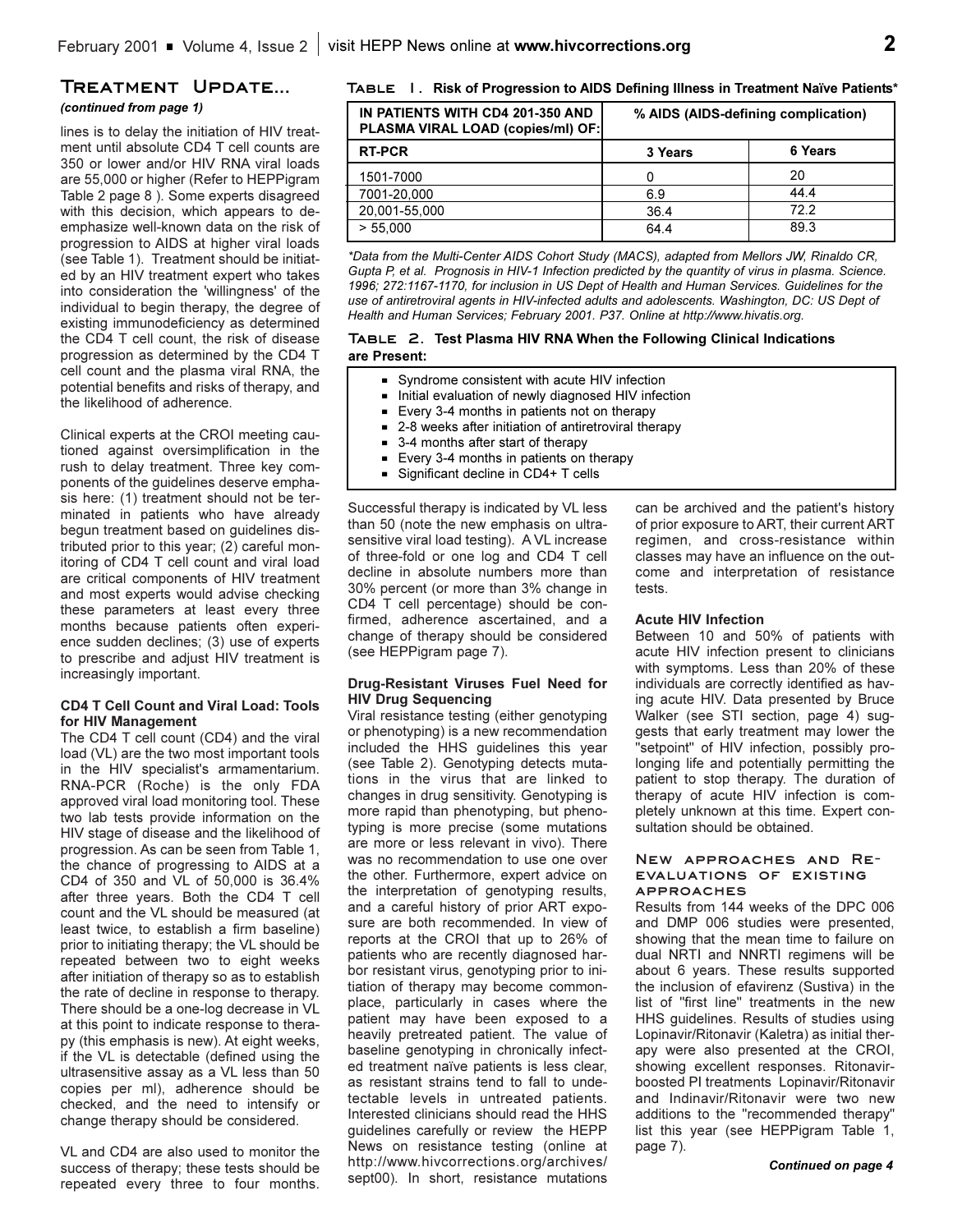## **Letter from the Editor**

*Dear Colleagues,*

*The 8th Conference on Retroviruses and Opportunistic Infections (8th CROI) had little to say about our patients in the correctional system, but provided a startling picture of the global HIV/AIDS epidemic, of which our patients are an integral part.* 

*"Just saying no" to sex has the same impact on HIV transmission anywhere in the world, but differences between the HIV prevalence rates distinguish the impact of "just saying yes" in North Dakota and the Congo, according to Dr. Kevin DeCock of the Center for Disease Control.1 In areas of the world where most individuals are unaware of their HIV status until they are dying from AIDS, these individuals are highly likely to transmit the virus to their sexual partners, who then transmit to others, including their children. The impact of "just saying yes" without knowledge of HIV infection on sub-Saharan Africa has been catastrophic: AIDS is decimating the ranks of productive adult workers (including health care workers), impoverishing families and dramatically increasing the number of children orphaned by AIDS. While DeCock decried international response to this human emergency of enormous scale, he did not mention in his speech problems closer to home - such as the impact of HIV/AIDS on selected sectors of US populations including African Americans, women, and incarcerated populations, even though there were many parallels.*

*This issue of HEPP News brings you commentary and news from the 8th CROI that is relevant to clinical practice in the correctional setting. After reviewing this issue, readers should be able to describe the new changes in the HHS guidelines regarding HIV treatment and resistance testing, how fusion inhibitors may become part of HIV antiretroviral therapy, and explain why strategic treatment interruption is not recommended. Our next issue will cover tuberculosis and HIV infection.*

*We apologize for the tardiness of this issue, but we have a good excuse! Our layout editor delivered her first child, a baby boy, on Valentine's Day. HEPP News welcomes the new addition to the staff.*

*Thank you for your continued support and comments. Be sure to visit us online at www.HIVcorrections.org!* 

*Sincerely,*

*Anne S. De Groot, MD Joseph Bick, MD*

*1 DeCock K. Keynote Lecture - Heterogeneity and public health in the global HIV/AIDS epidemic. 8th CROI; February 4-8, 2001; Chicago, Illinois. Abstract L2.* 

## **Subscribe to HEPP News**

Fax to **617.770.3339** for any of the following: *(please print clearly or type)*

\_\_\_\_ Yes, I would like to add/update/correct (circle one) my contact information for my complimentary subscription of HEPP News fax/email newsletter.

- Yes, I would like to sign up the following colleague to receive a complimentary subscription of HEPP News fax/email newsletter.
- \_\_\_\_ Yes, I would like to have the following back issues emailed to me (please include volume/issue/date).

\_\_\_\_ Yes, I would like my HEPP News to be delivered in the future as an attached PDF file in an email (rather than have a fax).

|  |                                                                                                                                                                                 | (Optional) # of HIV-Infected Inmates: _____ |  |
|--|---------------------------------------------------------------------------------------------------------------------------------------------------------------------------------|---------------------------------------------|--|
|  | CHECK ONE: O Physician O Physician Assistant O Nurse Practitioner O Nurse/Nurse Administrator O Pharmacist O Medical Director/Administrator O HIV Case Worker/Counselor O Other |                                             |  |
|  |                                                                                                                                                                                 |                                             |  |
|  |                                                                                                                                                                                 |                                             |  |
|  |                                                                                                                                                                                 |                                             |  |
|  |                                                                                                                                                                                 |                                             |  |
|  |                                                                                                                                                                                 |                                             |  |

#### **Senior Advisors** Theodore M. Hammett, Ph.D. *Abt Associates*

Ned E. Heltzer, R.Ph., M.S. *Prison Health Services, Inc.*

Ralf Jürgens *Canadian AIDS Law Legal Network*

David P. Paar, M.D. *University of Texas Medical Branch*

Joseph Paris, Ph.D., M.D. *CCHP Georgia Dept. of Corrections*  Khurram Rana, Pharm. D.

*University of RI College of Pharmacy* David Thomas, J.D., M.D. *Florida Dept. of Corrections* Lester Wright, M.D.

*New York State Dept. of Corrections* **Associate Editors**

> Anne C. Spaulding, M.D. *Brown Medical School*

Stephen Tabet, M.D., M.P.H. *Univ. of Washington Division of Infectious Disease Seattle HIVNET*

> David A. Wohl, M.D. *University of North Carolina*

> > **Managers** Dennis Thomas

*HIV Education Prison Project* Michelle Gaseau

*The Corrections Connection* **Layout** Kimberly Backlund-Lewis

*The Corrections Connection* **Distribution**

*Screened Images Multimedia*

**Managing Editor**  Elizabeth Stubblefield *HIV Education Prison Project*

The editorial board and contributors to HEPP News include national and regional correctional professionals, selected on the basis of their experience with HIV care in the correctional setting and their familiarity with current HIV treatment. We encourage submissions, feedback, and correspondence from our readership.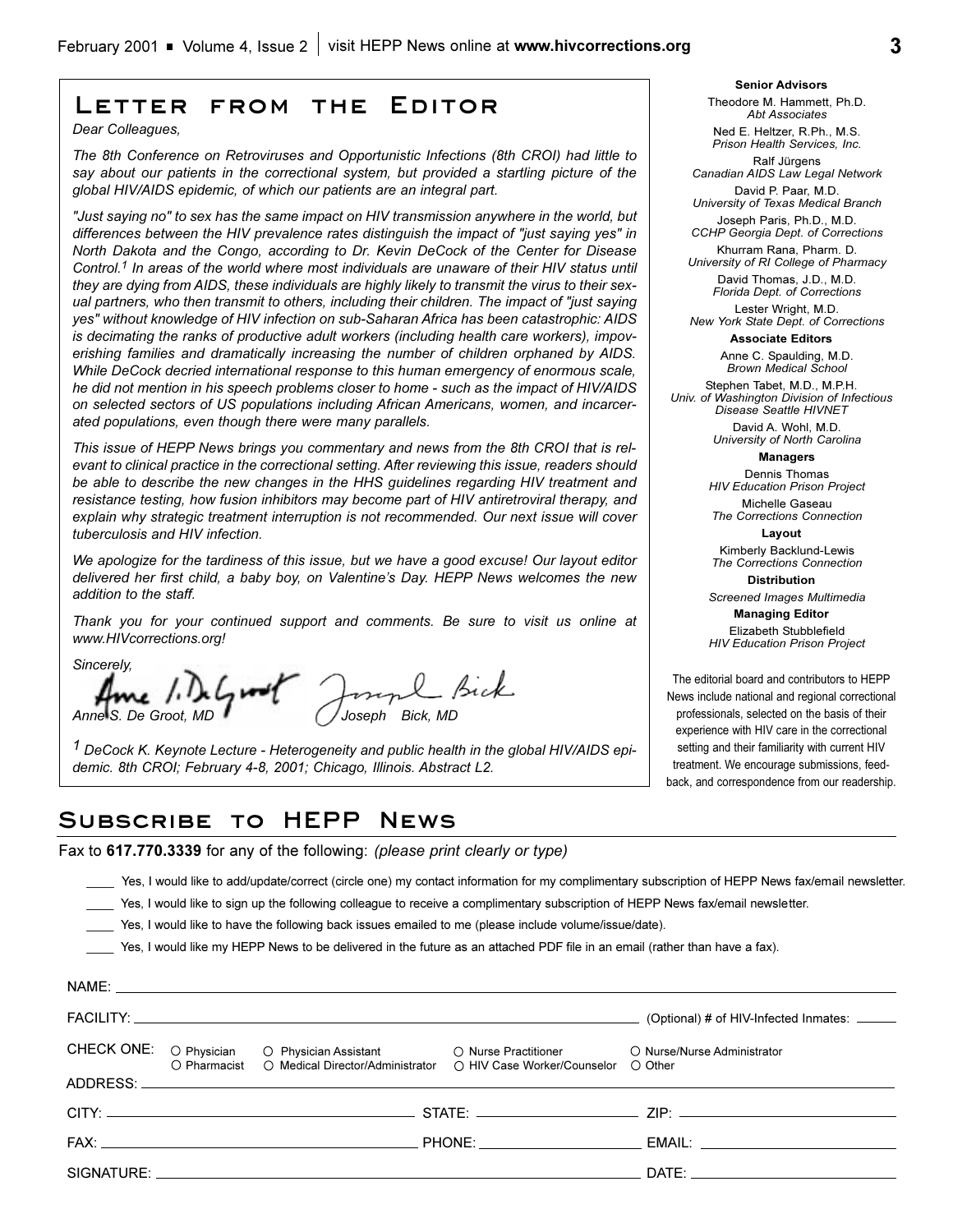### **Treatment Update...**

*(continued from page 2)*

Improved formulations of ART medications are permitting researchers to address the topic of once-daily therapy, an innovation in treatment that may improve adherence in correctional settings and methadone programs. Italian researchers and French researchers showed outcomes from treatment with once-daily didanosine (Videx, 300 mg), lamivudine (3TC, Epivir, 300 mg), and efavirenz (Sustiva, 600 mg) in 75 patients naive to antiretroviral therapy.4 There is a growing list of ART drugs that can be considered for once-daily therapy, including DDI, 3TC (and newer derivatives), efavirenz, nevirapine (Viramune), abacavir (Ziagen) and amprenavir/ritonavir. This writer believes that these newer, more tolerable regimens will result in yet another revision of the guidelines next year.

### **New "entry blocking" Treatments**

Viral entry into the host cell is a new target for HIV drugs. However, compounds that are developed to block entry of virus will be ineffective against virus that spreads by syncitia formation (cell-to-cell) and will not have any effect on non-replicating virus. It is likely that entry blockers will be used in combination with existing antiretroviral agents. Two classes of entry inhibitor are in development - fusion inhibitors and chemokine receptor blockers. These drugs are probably most effective when used in combination.

### *Fusion Inhibitors*

T-20 (made by Trimeris) is the first member of the fusion inhibitor class. T-20 is a very short (39 amino acid) peptide that binds to one of the two helical domains of gp41. Gp41 is a spring-loaded HIV-1 protein that is activated when CD4 binds to HIV gp-120. The fusion action of gp41 is inhibited if its two helical domains cannot fold together. T20 binds to gp41, effectively keeping the protein from functioning. Unfortunately, this drug is a peptide, so it cannot be given orally. It is given as an injection, and more than 10% of patients develop reactions at the injection site. Previous studies of T20 without HAART showed that resistance is rapid to develop. However, when used in combination with other ART, the drug appears to be effective. In a "late breaker report", Lalezari reported on a Phase I (dose finding) study of 71 patients receiving combination HAART and T20. By week 16, patients

*STI are viewed by patients as a welcome respite to therapy this is probably one of the main motivators for research in this area.*

participating in the T-20 arms of the study had 0.5 log lower HIV RNA levels than patients in the non T-20 arms.<sup>5</sup> In the future, due to the need for injections, T20 will probably be used only in the setting of extensive resistance. Trimeris is also developing variant of this drug, called T-1249.

### *CCR5 Blockers*

Another key protein involved in HIV entry is CCR5 (chemokine receptor 5). This protein is ubiquitous on immune cell membranes. Blocking this receptor is believed to be safe, and important, since individuals who have homozygous deletion of this gene appear not to have any increased susceptibility to infections and are almost completely resistant to HIV infection. The CCR5 blocking-compound furthest along in development is a Shering Plough drug, SCH-C.6

### **Un-Successful and Un-Structured Treatment Interruptions (STI)**

Structured treatment interruptions (STI) were addressed by a number of the speakers at the 8th CROI. The rationale for STI is that CD4 T cell replication is achieved in effective HAART, so providers were interested in whether patients could contain virus (they cannot) and whether "autovaccination" might improve immune responses to the virus (they do not). Furthermore, there is a hope that virus will revert to wild type (it does not, as resistance mutation are archived in latently infected T cells). Finally, STI are viewed by patients as a welcome

respite to therapy - this is probably one of the main motivators for research in this area.

STI may have a role in EARLY (before seroconversion) treatment of HIV, as reported by Bruce Walker.<sup>7</sup> However, based on the results reported at the 8th CROI, it is too early to know whether STI is viable options, and treatment of acute HIV infection should be supervised by an HIV specialist. At present, no guidelines exist as to whether treatment may be stopped after initial therapy or whether it should be continued indefinitely (which would run counter to the HHS guidelines stating treatment should be delayed until later in the course of disease).

#### **Therapy-Related Adverse Events**

Adverse events were one of the major reasons for changes in the HHS guidelines. Details on mitochondrial toxicity and hepatic steatosis, fat maldistribution, rash, and diabetes/pancreatitis are given in the new guidelines. These topic and neuropathy were also covered at the 8th CROI. In short, concern about side effects resulted in changes in the guidelines for the use of antiretroviral therapy this year (see HEPPigram Table  $1$ , page  $7$  and the upcoming HEPP News issue in April on neuropathy).

### **There's Always More**

A special feature for this month, the *Rapid Report* on page 6 has further news from the conference. In the upcoming issues we will cover more topics from the 8th CROI such as neuropathy and the CDC's new program on National HIV Prevention. In the meantime, visit the conference website http://www.retroconference.org/2001 Medscape at http://www.medscape.com.

*Funding for this conference coverage was provided by educational grants from Agouron Pharmaceuticals, DuPont Pharmaceuticals Company, Hoffman La Roche, and Boehringer-Ingelheim/Roxane Laboratories.*

\* *Consultant & Speakers Bureau: Agouron Pharmaceuticals, Dupont, Merck, Roche, Boehringer-Ingelheim/Roxane Laboratories*

#### **REFERENCES:**

*1. Robert Siliciano Viral Reservoirs and Ongoing Virus Replication in Patients on HAART: Implications for Clinical Management. 8th CROI. Abstract L5 2. Becker S, Rachlis A, Gill J, et al. Successful substitution of protease inhibitors with efavirenz (EFV) in patients with undetectable viral loads -- a prospective, randomized, multicenter, open-label study (DMP-049). 8th CROI. Abstract 20.* 

*<sup>3.</sup> US Dept of Health and Human Services. Guidelines for the use of antiretroviral agents in HIV-infected adults and adolescents. Washington, DC: US Dept of Health and Human Services; February 2001. Published online at: http://hivatis.org/trtgdlns.html.* 

*<sup>4.</sup> Maggiolo F, Migliorino M, Maserati R, et al. Once-a-day treatment for HIV infection: final 48-week results. 8th CRO. Abstract 320.* 

*<sup>5.</sup> J. Lalezari, J. Drucker, R. Demasi, S. Hopkins, and M. SalgoA Controlled Phase II Trial Assessing Three Doses of T-20 in Combination with Abacavir, Amprenavir, Low Dose Ritonavir and Efavirenz in Non-Nucleoside Naïve Protease Inhibitor Experienced HIV-1 Infected Adults . 8th CROI. Abstract LB5 6. Reyes G. Development of CCR5 Antagonists as a New Class of Anti-HIV Therapeutic. 8th CROI. Abstract L11.* 

*<sup>7.</sup> Rosenberg ES, Altfeld M, Poon SH, et al. Immune control of HIV-1 after early treatment of acute infection. Nature. 2000; 407:523-526. 407:523-526., reported by Bruce Walker in his talk: Structured treatment interruption: novel strategy or oxymoron? State-of-the-art lecture and summary. 8th CROI. Abstract 266.*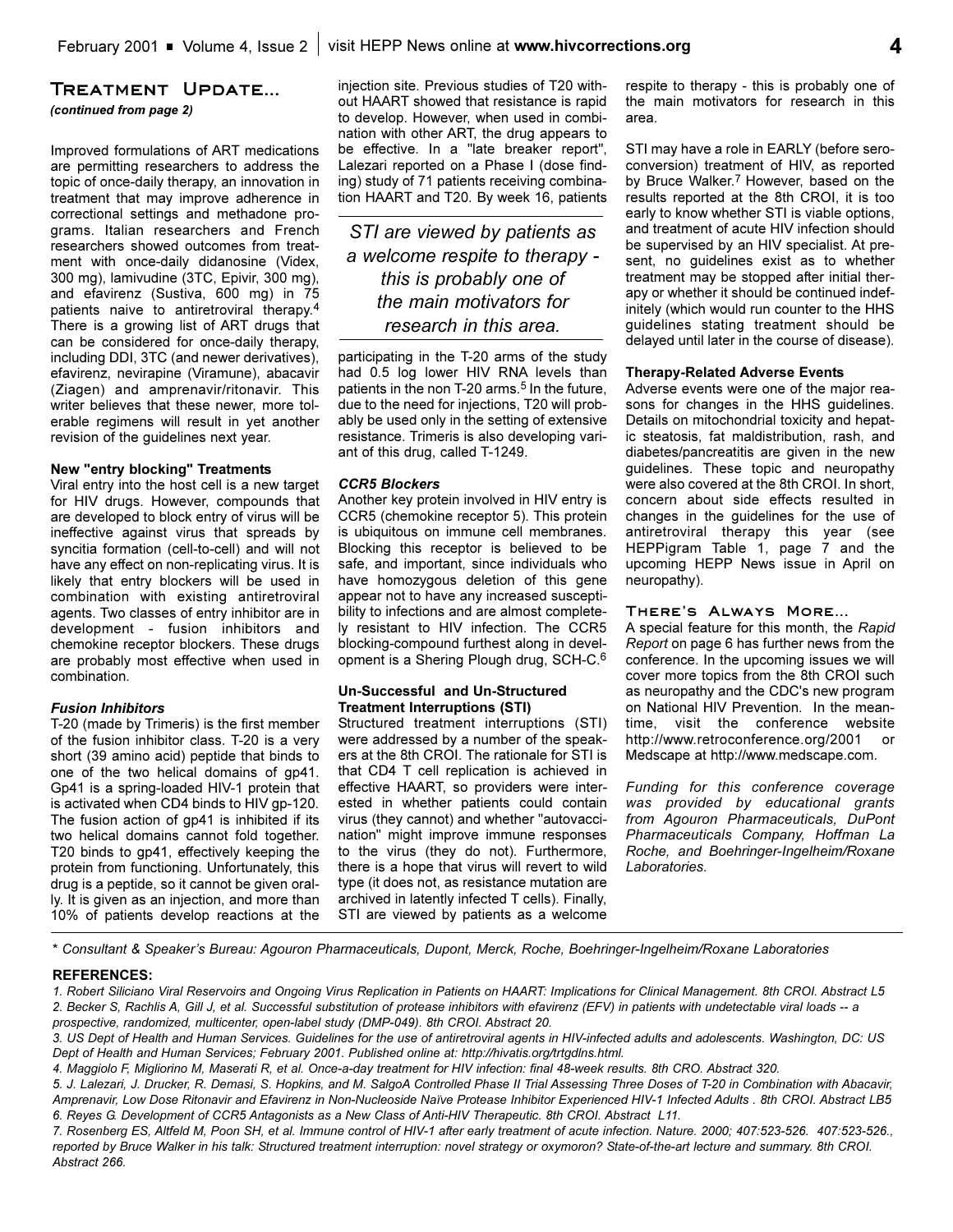## **Spotlight: Directly Observed Therapy for HIV Therapy in Corrections: Ready or Not?**

*A point and counterpoint discussion of the use of Directly Observed Therapy for HIV treatment in the correctional setting.*

Dr. Margaret Fischl, director of the Miami AIDS Clinical Research Unit, presented at the CROI (Feb. 7, 2001) her comparison of the outcomes of treatment naïve ACTG subjects enrolled in antiretroviral treatment trials conducted both at the Miami AIDS Clinical Research Unit and the Florida state prison (CROI Abstract 528). Within the prison system, inmate-patients are administered antiretrovirals under direct observation (DOT). Fischl examined the viral load responses to study regimens among 50 prisoners receiving their study medications via DOT and 50 AIDS Clinical Research Unit outpatients receiving study medication in the conventional, unobserved way. The two groups were different demographically, with more of the incarcerated patients likely to be African American, Latino, male and to have a history of injection drug use. Further, the patients in prison had lower CD4 cell counts and higher viral loads. After 24 weeks, 90% of the prisoners had viral loads that were below 50 copies/mL while 77% of the free subjects achieved this goal at this time point. These differences in response rates remained out to 90 weeks of follow-up and were highly statistically significant. In general, simpler regimens of three drugs had better response rates than more complex four-agent combinations.

### **POINT**

**By David A. Wohl, M.D.\*,** *Director, Central Prison Infectious Disease Service, UNC Central Prison Hospital, North Carolina Department of Corrections*

Reprinted with permission from the National AIDS Treatment Advocacy Project.

While on the face of it, these results seem to be a resounding endorsement for DOT, several questions lurk. Although all the incarcerated subjects received DOT, it is not clear this was responsible for their excellent responses (above the enviable rates seen among the free patients). There are many confounding factors that could have contributed to the inmates' success including the regimented structure of prison life, the influence of correctional medical staff or just simply having 'three hots and a cot' and (relatively) limited access to crack cocaine. The differences between the two groups of patients extend beyond the presence or absence of DOT and, therefore, DOT alone cannot be regarded as the crucial determinant of the observed results. In the North Carolina Department of Corrections, we have found DOT adds nothing to self-administration of antiretrovirals (Wohl DA, Stephenson B, et al. Adherence to Directly Observed Therapy (DOT) of Antiretrovirals in a State Prison System [357]. Infectious Disease Society of America, New Orleans, 2000). In fact, many inmates complain that DOT renders them conspicuous as being HIV-infected as they stand in line for medication and therefore, opt not to present for DOT. Under such conditions, DOT may present an obstacle rather than a path to adherence. Before DOT is used as an intervention to enhance adherence, some prospective investigation on both sides of the barbed wire is warranted beyond this interesting first step.

### **COUNTERPOINT**

**By David Thomas, M.D.\*\***, *Director of Health Services, Florida Department of Corrections*

As a co-author of this presentation and the person responsible for all of the Health Services in the Florida Department of Corrections, let me respond to Dr. Wohl's concerns. We strongly agree that medical therapy in isolation (e.g. DOT) may be only one of the contributing factors, and may have reduced opportunities for better diets and illicit drug use. The authors strongly feel that the adherence to medical pharmacotherapeutic regimen is the key reason for improvement. To test this hypothesis, another study is planned of two groups, both of which are incarcerated. In systems that do not use DOT, but have the other realities of prison life, rates of viral load improvement match the community setting. Clearly, there are some situations and conditions where DOT can lead to aversive elements, so the initiation must be done with care and sensitivity. In Florida, we have been using DOT for a long time, and our staff and inmates report they are comfortable with it. Of the 2,700 inmates with HIV, the vast majority are on treatment (2,250). Of the remainder, the overwhelming majority are not captured by the guidelines (and we still use the more aggressive 5-10,000 viral load cut-off for treatment). It is only a small minority who refuse because of direct observed therapy. Most cite other reasons.

**HEPP Editor's Note:** *Clearly, there is a use for DOT in some settings, but its success will vary between facilities. There is an acute need for further study.*

\*Speaker's Bureau: Abbott Laboratories, GlaxoSmithKline and Merck & Co. \*\*Consultant & Speaker's Bureau: Agouron Pharmaceuticals, Bristol- Myers Squibb, GlaxoSmithKline, Boehringer-Ingelheim/Roxane *Laboratories, Roche Pharmaceuticals, Merck & Co.*

**CME is Now Available Online at www.hivcorrections.org:**

HEPP readers are now able to take HEPP News' continuing medical education (CME) tests online at http://www.HIVcorrections.org. Any internet browser will enable you to take the HEPP News CME tests every month. Your test results will be registered with the Brown Medical School Office for Continuing Medical Education. When you pass the test, you can either download your CME certificate from the website or request Brown to send the certificate in the mail. Try it out this week!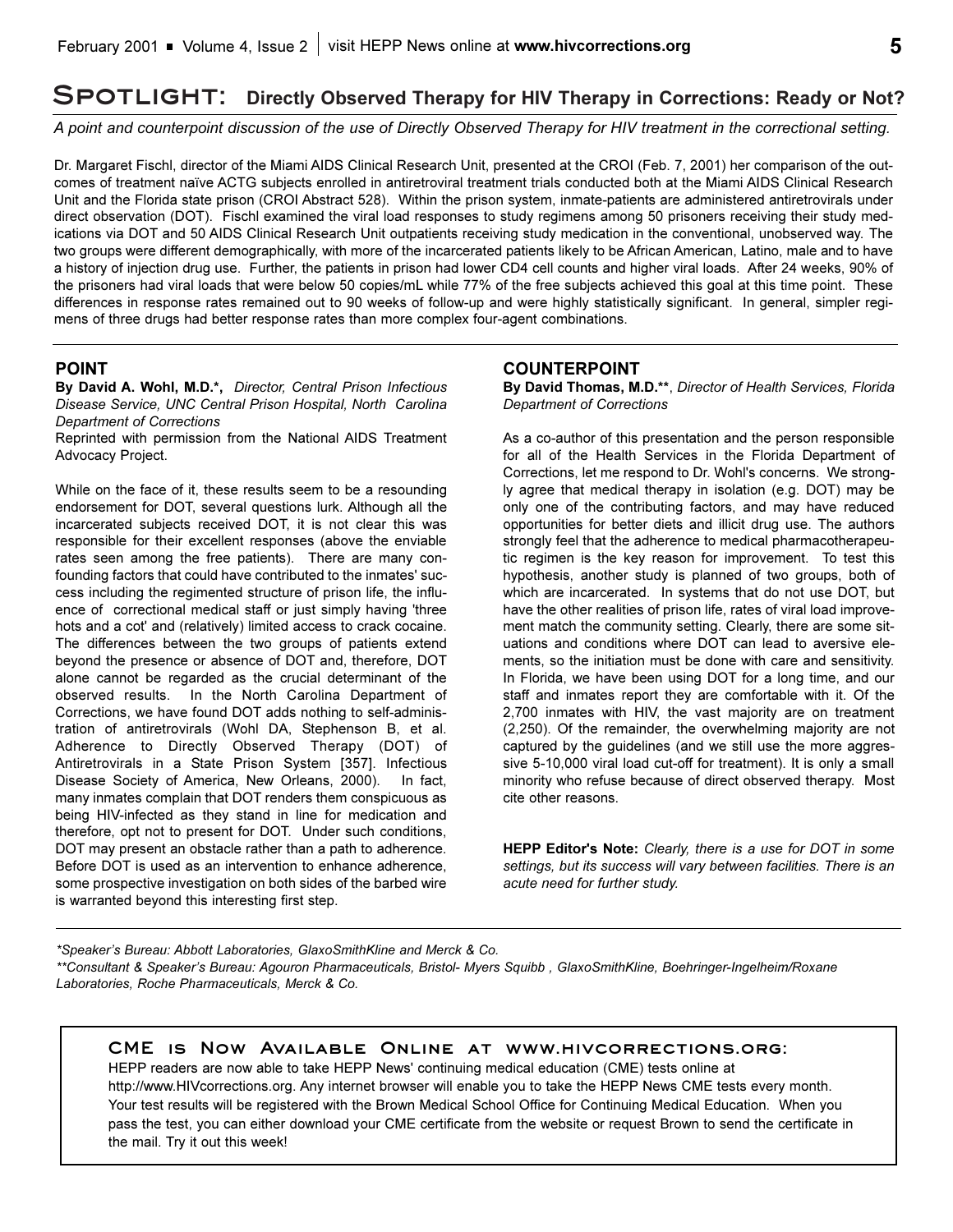# RAPID REPORT: The Latest News From the 8th Conference on Retroviruses **and Opportunistic Infections**

**By Joseph Bick, M.D.\*,** *Director, HIV Treatment Services, California Medical Facility -Vacaville, California Department of Corrections*

### **ANTIRETROVIRAL CHEMOTHERAPY**

Although promising data was presented on new NNRTIs and PIs that are more potent and demonstrate improved resistance profiles, none of them are likely to be available for widespread use within the coming year. Likewise, fusion inhibitors and IL-2 require further study before entering clinical practice. What follows are comments on a few abstracts that deal with simplified preparations or pharmacokinetic (PK) enhancement of existing agents, which are more immediately applicable to clinical care. Full texts of all conference abstracts are available at http://www.retroconference.org/2001.

Abstracts 315 and 316 demonstrated Trizivir's equivalent activity to its components, AZT, 3TC, and abacavir. For selected patients, this offers the simplicity of one pill twice daily .

Abstracts 318 and 319 supported the efficacy of the new extended release formulation of ddI EC as compared to either standard ddI or to other HAART regimens. Enteric-coated Didanosine is easier to take and leads to less drug-drug interactions than standard ddI tablets.

Abstracts 332, 405, and 739 evaluated various dosing regimens for the ritonavir (RTV) enhancement of amprenavir (AMP). Combining data from these studies, the following regimens all appear to have similar efficacy to the standard dosing of AMP 1200 mg bid: AMP 600/RTV 100 bid, AMP 450/RTV 200 bid, and AMP 1200/RTV 200 or 400 qd. All of the alternative regimens decrease pill burden, increase C min (less opportunity for resistance), decrease C max (less toxicity) and lead to similar AUC. The 450/200 option appears to have the best overall PK parameters, and also obviates the need for dose modification when used with NNRTIs.

Abstracts 334, 335, and 336 studied the PKs of ritonavir enhancement of indinavir (IDV). Pooling data from these three studies, the standard dosing of IDV 800 mg tid had similar PK to IDV 800/RTV 100 bid, IDV 400/RTV 400 bid, and IDV 1200/RTV 200 qd. The bid and qd regimens provided less frequent dosing and eliminated the necessity for dosing on an empty stomach. Overall, the 400/400 option appeared to have the best PK parameters with the least side effects.

Abstracts 18 and 321 provided additional data on the once daily use of emtricitibine (FTC), a NRTI with greater potency and prolonged half-life as compared to 3TC.

In conclusion, virtually every HAART regimen can now be delivered in two daily doses, and there are an increasing number of options for once daily therapies. In the correctional setting, this will increase adherence and simplify directly observed therapy for those systems that chose to use it.

### **EPIDEMIOLOGY**

The following four abstracts demonstrate the overwhelming ongoing need for inmate peer education for all prisoners- whether known to be infected or not.

Abstracts 211 (NYC) and 212 (6 U.S. cities) both studied young men who have sex with men (MSM) and found an alarming rate of

unprotected anal sex within the past six months (~50% of those interviewed). Both studies also found rates of HIV seropositivity among African American men of approximately 30%--over twice as high as those from all other racial/ethnic backgrounds.

**B** Abstract 213 from Los Angeles found that those MSM who had confidence that HAART decreases the risk of HIV transmission were more likely to have had recent unprotected anal sex.

- Abstract 261 from Amsterdam found a marked increased rate of syphilis and gonorrhea (GC) among MSM. Among HIV seropositive MSM, those who experienced a HAART induced rise in CD-4 and drop in viral load were found to then increase their rate of unprotected sex with casual partners.

### **TRANSMISSION**

A number of studies have shown that HAART induced drops in HIV viral load decrease the rate of transmission to seronegative partners. Abstract 221 from Thailand corroborated such prior studies by finding no cases of transmission when the HIV viral load was  $< 1094.$ 

Prior studies have shown that the presence of ulcerative genital disease increases the transmission rate of HIV. Abstract 222 demonstrated that the presence of GC urethritis also markedly increases HIV transmission, reminding us of the unique opportunity that we have in correctional medicine to impact the spread of disease by diagnosing and treating STDs.

Lastly, an important study from the Kaiser HMO system in California (219) evaluated 416 individuals recently diagnosed with HIV. At the time of diagnosis, 44% already had CD-4 <200, with 19% <50. Since HAART is most effective when instituted earlier in the course of the disease (see abstracts 341 and 342), many patients are being diagnosed too late for optimal benefit. Furthermore, 40% of these newly diagnosed individuals had presented with known HIV risk factors at least 12 months before they were eventually tested- reflecting missed opportunities for earlier diagnosis and treatment. Risk factors included oral infection, pneumonia, unexplained fever >100, herpes zoster, seborrheic dermatitis, night sweats, and unexplained weight loss. Undiagnosed persons not only go untreated, but they also unknowingly pass the virus to others. How often in our own correctional practices have we missed opportunities for earlier diagnosis?

### **HCV ACCELERATES HIV AND VICE VERSA**

The impact of HIV on HCV and vice versa has been the subject of much debate. CROI reports contributed to the confusion. In a population of hemophiliacs, Dr Eric Daar found a close linear relationship between HCV RNA level and abnormal liver function tests (SGOT or ALT). The HCV viral load level (by branched-chain DNA) appeared to independently predict an increased risk of HIV clinical progression (abstract 35). This observation was confirmed in a Swiss cohort, described in the Lancet (Greub G, et al. Lancet, 2000;356:1800-1805. However, a report by Sulkowski at CROI contraindicated these findings, suggesting that risk of progression was more linked to lack of access to medical care (for HIV) in his cohort of African American patients who had HIV and HCV coinfection (abstract 34).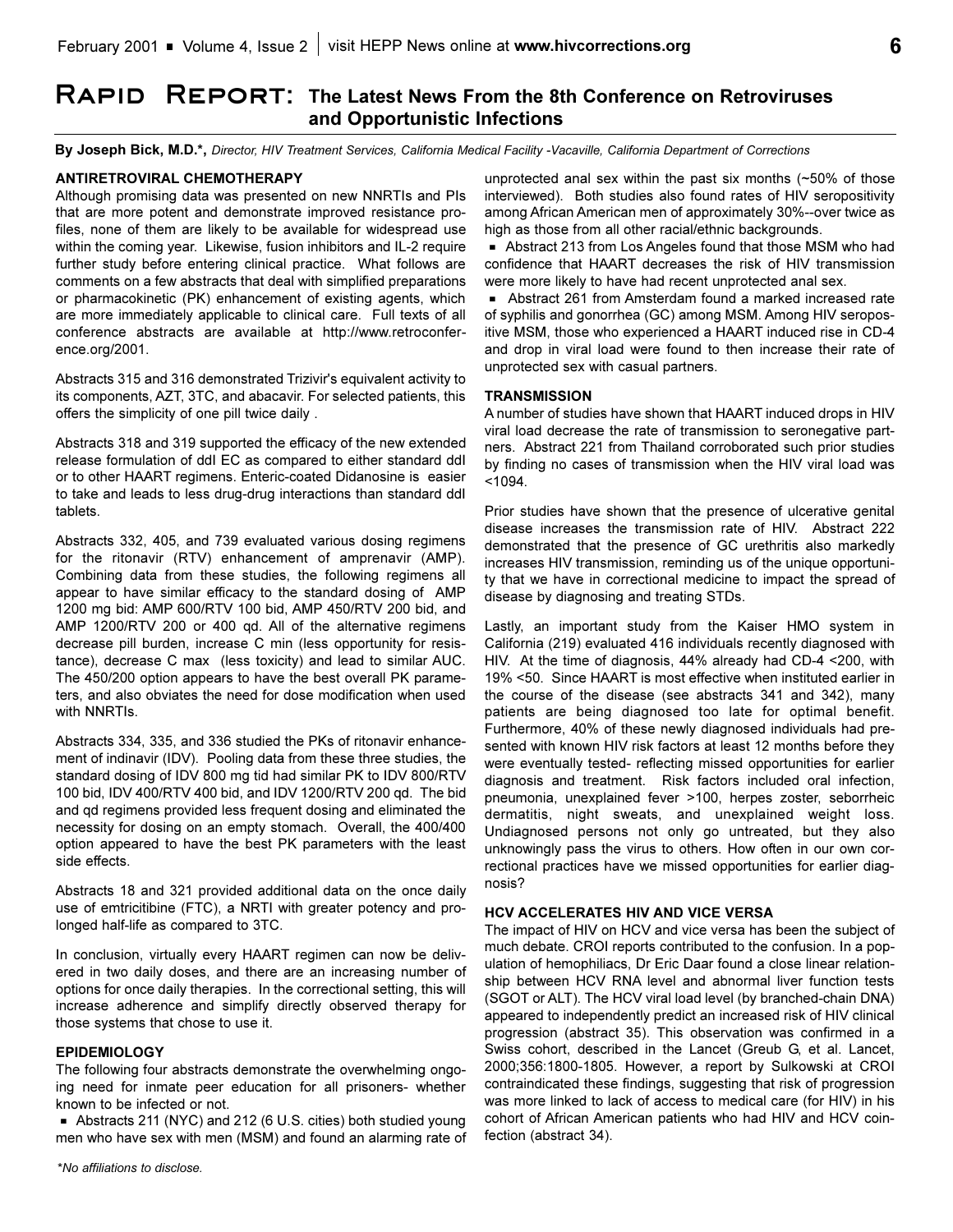# **HEPPigram: Treatment for HIV Infection**

### **Table 1. Initial Treatment for Established HIV Infection**

This table provides a guide to the use of available treatment regimens for patients with limited or no prior experience on HIV therapy. In accordance with the established goals of HIV therapy, priority is given to regimens for which clinical trials data suggest the following: sustained suppression of HIV plasma RNA (particularly in patients with high baseline viral load) and sustained increase in CD4+ T cell count (in most cases over 48 weeks), and favorable clinical outcome (i.e. delayed progression to AIDS and death). Particular emphasis is given to regimens that have been compared directly with other regimens that perform sufficiently well with regard to these parameters to be included in the "Strongly Recommended" category. Additional consideration is given to the regimen's pill burden, dosing frequency, food requirements, convenience, toxicity, and drug interaction profile compared with other regimens.

It is important to note that all antiretroviral agents, including those in the "Strongly Recommended" category, have potentially serious toxic and adverse events associated with their use. The reader is strongly encouraged to consult the HHS HIV Treatment Guidelines (available at www.hivatis.org) while formulating an antiretroviral regimen.

Antiretroviral drug regiments are comprised of one choice each from columns A and B. Drugs are listed in alphabetical, not priority, order.

| <b>Strongly Recommended</b>               | Column A<br>Efavirenz (Sustiva, EFV)<br>Indinavir (Crixivan, IDV)<br>Nelfinavir (Viracept, NFV)<br>**Ritonavir (Norvir, RTV)+ Indinavir <sup>ab</sup><br>**Ritonavir/Lopinavir (Kaletra) <sup>a</sup><br>Ritonavir + Saquinavir <sup>a</sup> (SGC <sup>c</sup> or HGC) | Column B<br>Stavudine (Zerit, d4T)+ Didanosine (Videx, ddl,<br>ddi EC) <sup>d</sup><br>Stavudine + Lamivudine (Epivir, 3TC)<br>Zidovudine (Retrovir, ZDV) + Didanosine<br>Zidovudine + Lamivudine (Combivir) |
|-------------------------------------------|------------------------------------------------------------------------------------------------------------------------------------------------------------------------------------------------------------------------------------------------------------------------|--------------------------------------------------------------------------------------------------------------------------------------------------------------------------------------------------------------|
| Recommended as<br>Alternatives            | Column A<br>Abacavir (Ziagen, ABC)<br>Amprenavir (Agenerase, AMP)<br>Delavirdine (Rescriptor, DLV)<br>Nelfinavir + Saquinavir<br>Nevirapine (Viramune, NVP)<br>Ritonavir<br>Saquinavir-SGC<br>Trizivir (Abacavir, Lamivudine, Zidovudine)                              | Column B<br>Didanosine + Lamivudine<br>Zidovudine + Zalcitabine (Hivid, ddC)                                                                                                                                 |
| No Recommendation:<br>Insufficient Datae  | Hydroxyurea in combination with<br>antiretroviral drugs<br>**Ritonavir + Amprenavir <sup>a</sup><br>Ritonavir + Nelfinavir <sup>a</sup>                                                                                                                                |                                                                                                                                                                                                              |
| Not Recommended:<br>Should Not Be Offered | All monotherapies, whether from<br>Column A or B <sup>f</sup><br>Column A<br>Saquinavir-HGC9                                                                                                                                                                           | Column B<br>Stavudine + Zidovudine<br>Zalcitabine + Didanosine<br>Zalcitabine + Lamivudine<br>Zalcitabine + Stavudine                                                                                        |

*a See Guidelines page 16 for more information on optimizing protease inhibitor exposure with ritonavir.\*\**

*b Based on expert Opinion\*\**

*c Saquinavir-SGC, soft-gel capsule (Fortovase); Saquinavir-HGC. Hard-gel capsule (Invirase).\*\**

*d Pregnant women may be at increased risk for lactic acidosis and liver damage when treated with the combination of stavudine and* <sup>e</sup> This category includes drugs or combinations for which information is too limed to allow a recommendation for or against use.\* *f Zidovudine monotherapy may be considered for prophylactic use in pregnant women with low viral load and high CD4+ T cell counts to prevent perinatal transmission, as discussed under Considerations in the Pregnant Woman" in the Guidelines. g Use of Saquinavir-HGC (Invirase) is not recommended, except in combination with ritonavir.*

*\*\*Changes from last year's guidelines are starred.*

## **( HEPPigram continued on page 8 )**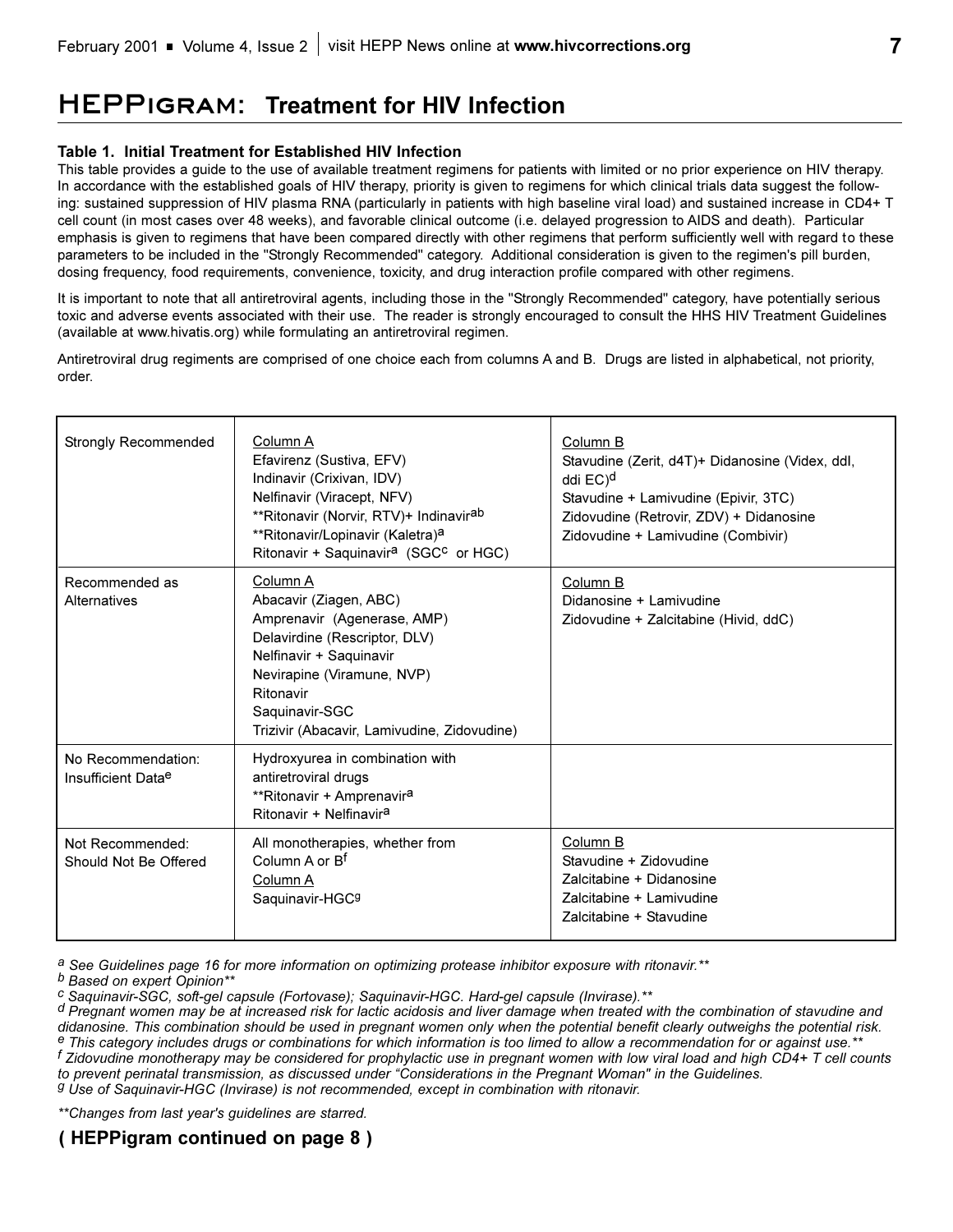## **Save the Dates**

**American Correctional Health Services Multidisciplinary Training Conference** *March 15-18, 2001 Atlanta, Georgia* Call: 877.918.1842 Visit: www.corrections.com/ achsa/conferences.html

### **Implementing HIV Treatment Guidelines in Corrections**

Panel organized by HEPP at the National AIDS Update Conference (March 20-23) *March 21, 2001 11:00am-12:30pm San Francisco, California* Conference sponsored by amfAR For information on the panel, Call: 401.863.2180 Email: bstubb@Brown.edu For information on the conference, Call: 514.874.1998 Visit: http://www.nauc.org

### **United States Conference on AIDS (USCA)**

*September 13-16, 2001 Fort Lauderdale, Florida* Abstract Deadline: April 2, 2001 Call: 202.483.6622 Email: info@nmac.org Visit: www.usca.org

### **Clinical Updates in Correctional Health Care: 6th Semi-Annual Spring Educational Conference**

*May 5-8, 2001 Las Vegas, Nevada*  Sponsored by: NCCHC and ACHP Call: 773/880.1460 Fax: 773/880.2424 Visit: http://www.ncchc.org/ conference/clinical.html

### **Other News . . .**

We have a new sign-up number, so tell your colleagues to sign up for HEPP News by calling 1.800.748.4336. (You can also sign up on the website at www. hivcorrections.org or by faxing 1.617.770.3339 or emailing hepp@corrections.net.)

## **HEPPigram** *(Continued from page 7)*

### **Table 2. Indications for the Initiation of Antiretroviral Therapy in the Chronically HIV-1 Infected Patient**

| <b>Clinical Category</b>     | CD4+ T Cell Count Plasma HIV RNA                    |                                       | <b>Recommendation</b>                                                                                                                                                                                                                                                                                                                                                                                       |
|------------------------------|-----------------------------------------------------|---------------------------------------|-------------------------------------------------------------------------------------------------------------------------------------------------------------------------------------------------------------------------------------------------------------------------------------------------------------------------------------------------------------------------------------------------------------|
| Symptomatic                  | Any value                                           | Any value                             | Treat                                                                                                                                                                                                                                                                                                                                                                                                       |
| Asymptomatic,<br><b>AIDS</b> | $<$ 200/mm <sup>3</sup>                             | Any value                             | Treat                                                                                                                                                                                                                                                                                                                                                                                                       |
| Asymptomatic                 | >200/mm <sup>3</sup> but<br>$<$ 350/mm <sup>3</sup> | Any value                             | Treatment should generally<br>be offered, though contro-<br>versy exists.*                                                                                                                                                                                                                                                                                                                                  |
| Asymptomatic                 | >350/mm <sup>3</sup>                                | >30,000 (bDNA)<br>or >55,000 (RT-PCR) | Some experts would rec-<br>ommend initiating therapy,<br>recognizing that the 3-year<br>risk of developing AIDS in<br>untreated patients is >30%.<br>In the absence of very high<br>levels of plasma HIV RNA,<br>some would defer therapy<br>and monitor the CD4+ T<br>cell count and level of plas-<br>ma HIV RNA more fre-<br>quently. Clinical outcomes<br>data after initiating therapy<br>are lacking. |
| Asymptomatic                 | >350/mm <sup>3</sup>                                | <30,000 (bDNA)<br>or <55,000 (RT-PCR) | Many experts would defer<br>therapy and observe, rec-<br>ognizing that the 3-year risk<br>of developing AIDS in<br>untreated patients is <15%.                                                                                                                                                                                                                                                              |

*\*Clinical benefit has been demonstrated in controlled trials only for patients with CD4+ T cells <200/ mm3. However, most experts would offer therapy at a CD4+ T cell threshold <350/mm3. All decisions to initiate therapy should be based on prognosis for disease-free survival in the absence of treatment, as determined by the CD4+ T cell count and level of plasma HIV RNA shown in Table 5, the potential benefits and risks of therapy shown in Table 4, and the willingness of the patient to accept therapy. For further information, see "Considerations for Initiating Therapy in the Patient with Asymptomatic HIV Infection," page 6 of the HHS Guidelines.* 

These tables were taken from US Dept of Health and Human Services. Guidelines for the use of antiretroviral agents in HIV-infected adults and adolescents. Washington, DC: US Dept of Health and Human Services; February 2001. P44 and 38. Online at http://www.hivatis.org.

# **Resources**

WEBSITES: **\*Updated DHHS HIV/AIDS Treatment Guidelines** http://www.hivatis.org

**8th Conference on Retroviruses and Opportunistic Infections** http://www.retroconference.org/2001

**Medscape Coverage of the 8th CROI** http://www.medscape.com/conferences/Retro virus2001

### **Medscape HIV/AIDS Online**

http://www.medscape.com/Home/Topics/ AIDS/AIDS.html

**HIV Treatment Websites: HIV/AIDS Treatment Information Service** http://www.hivatis.org

**HIV Insite** http://hivinsite.ucsf.edu/

**AEGiS: the largest HIV/AIDS resource on the internet** http://www.aegis.com

**The Body: An AIDS and HIV information Resource** http://www.thebody.com